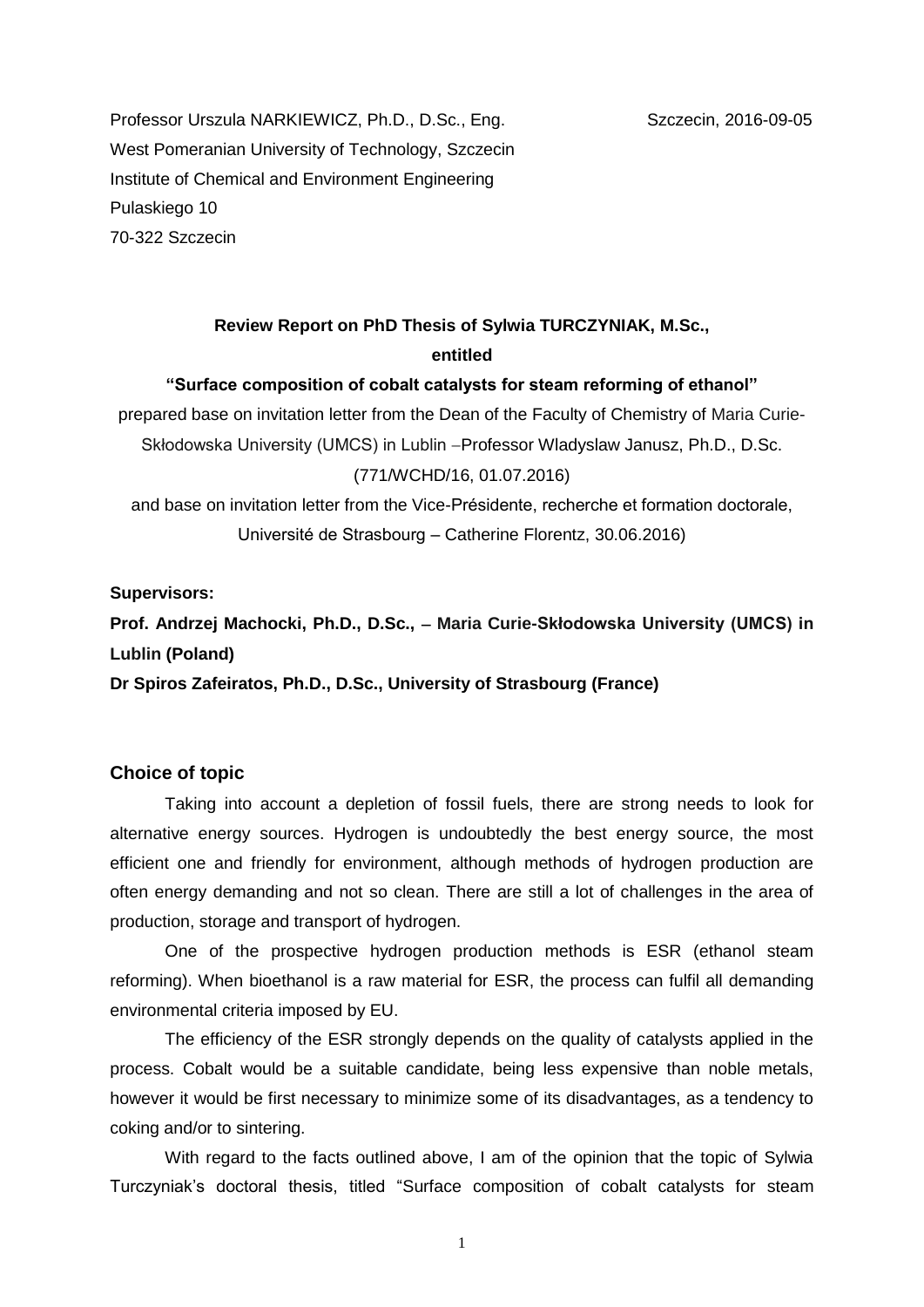reforming of ethanol", is ideally aligned with the latest trends in contemporary materials science and energy issues.

#### **Aim and scope**

The aim of the work was to study surface composition of cobalt catalysts applied to ESR process, in order to minimize such disadvantages as coking or sintering.

Two kinds of supports were used in the thesis – ceria and zirconia, each of them in the nano or micro form. The loading of cobalt was in the range of 8-9 wt.%. Some catalysts were promoted with potassium (2 wt.%).

The catalysts were analysed using a whole spectrum of modern experimental techniques, including X-ray powder diffraction, X-ray fluorescence, mass spectroscopy, atomic force microscopy, low temperature nitrogen adsorption, hydrogen chemisorption as well as X-ray photoelectron spectroscopy *ex situ* and *in situ*.

# **Presentation**

The reviewed thesis of Sylwia Turczyniak, M.Sc., consists of 277 pages. The thesis is written in English, and it has been very diligently edited.

The list of abbreviations at the beginning of the thesis is a good idea, useful for the reader.

The structure of the thesis is a traditional one - there is a part containing a literature review (39 pages) and the experimental part of 167 pages. Nevertheless, despite of this subdivision, the structure of the thesis is not so traditional, because it is composed of individual chapters, which are written as independent papers, it means each chapter is provided with its own abstract, content (introduction, experimental, results and discussion), conclusions and references.

In spite of the six chapters-papers the thesis contains executive summaries at the beginning (in English, French and Polish) as well as summary and general conclusions (in English) at the end. Additionally, there are short résumés in English and French at the very end of the thesis. As a result, there is some redundant repetition with all these summaries, because the text of the executive summary at the beginning is very similar to the conclusive summary at the end, including the figures.

To avoid the repetition, the executive summary at the beginning should be much shorter, like an abstract, an overview of the thesis. It should be like a brief, concise appetizer for a reader who is trying to decide whether or not to read the whole thesis. It should correspond to the "elevator pitch" in the area of management. The idea of an "elevator pitch" (or statement) is related to a situation of an accidental (or intended) meeting of a proposer with a very important person in the elevator. As the elevator ride is rather short, a proposer

2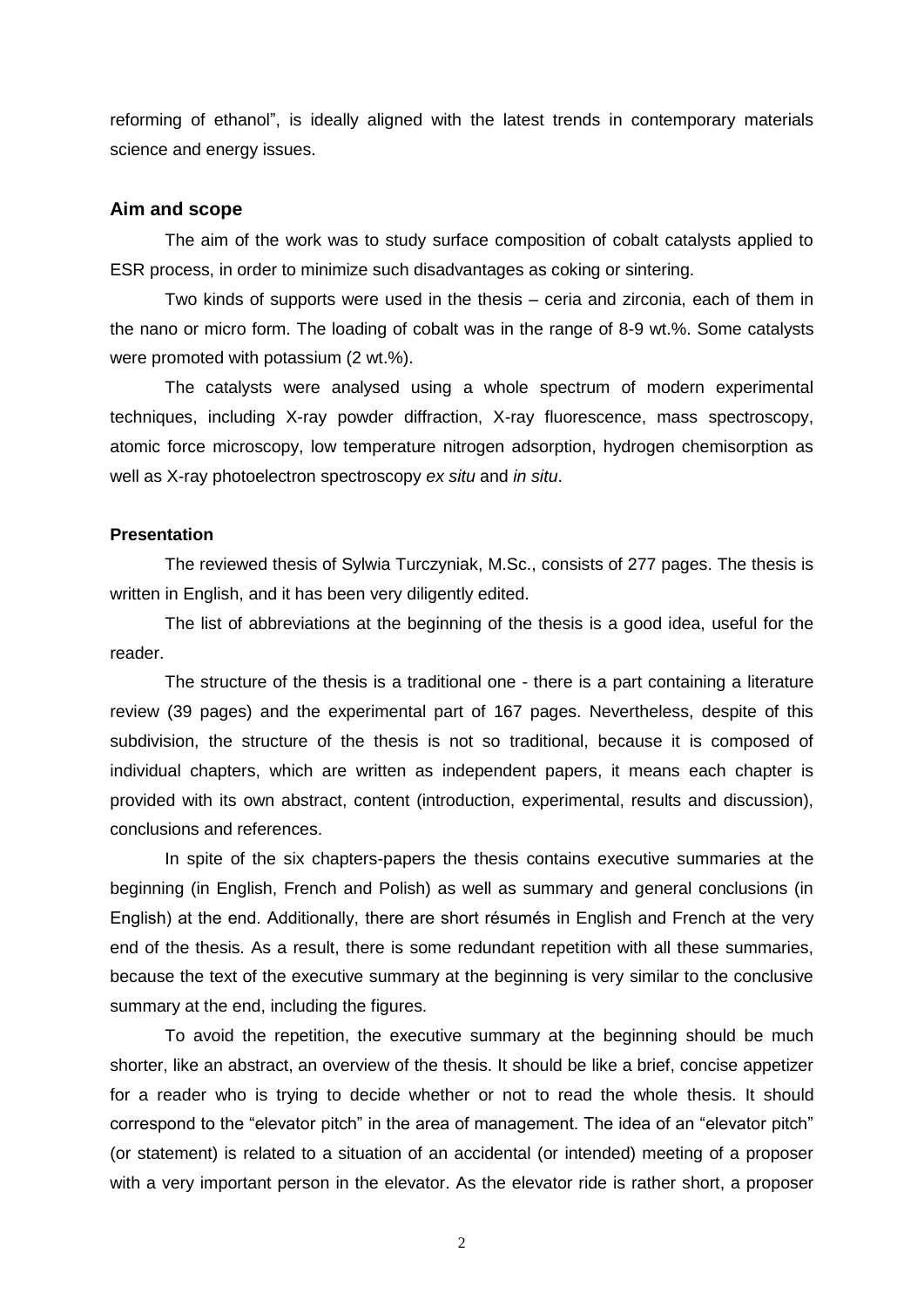disposes only of a timespan of 0.5 - 2 minutes for a conversation, which should be interesting enough to convince the decision maker about his excellent idea or project.

In our case a short abstract at the beginning should be attractive enough to encourage the reader to study the whole thesis or, at least, the conclusive summary at the end, where the most interesting findings should be presented.

## **Content**

The introduction of the thesis is about hydrogen as an energy carrier and about bioethanol as a hydrogen source. Main goals of the doctoral thesis are addressed here as well, but they are presented twice in the thesis, because the goals mentioned in the Executive Summary are almost identical. The numbering of the same goals is different in the Executive Summary and in the Introduction, and then my remarks here below refer to the numbering applied in the Executive Summary.

The goals of the thesis are very important, they should be precise, specific, measurable and well ordered, and it is not always the case in that thesis.

The goal (iv) is included in the goal (i). The content of the goal (vii) should be added to the goal (iii) (reaction conditions). Concerning the goals (vi) and (viii), there is no more question of overlapping, these goals are just identical. The two last goals expressed as "providing new data in order to shed a light into ESR..."and "supplementing currently available knowledge" should be deleted, as too general, not specific, neither measurable.

There are also duplications concerning figures in the thesis, some figures in executive summary and in final summary are identical - Fig.1 is the same, Fig.4 in the Ex Sum is identical to Fig.2 in the final one, and Fig.5 – identical to Fig.4, respectively.

The notion "dispersion of cobalt (22,5 and 42,3) in the abstract should be better expressed as crystallite size of cobalt or particle size of cobalt.

Some remarks concern only the abstract written in Polish, as the translation to Polish is not always precise. For example, in the capture of Fig.2, the partial pressure is called "częściowe" and in another part of the Abstract – as "cząstkowe". To avoid this confusion it would be better to call it "parcjalne". In the same figure capture the partial pressure is expressed in mbar and the total pressure – in atm. The same unit of pressure should be applied in all the dissertation. In the same capture "stężenie grup" should be used instead of "ilość grup". "Stan utlenienia" in conclusions of the Abstract should be replaced by "stopień utlenienia" and the sentence "zaadsorbowanych na powierzchni cząstek zawierających tlen" – by "grup zawierających tlen", as in the English Abstract "species" are used, and not "particles".

The theoretical part of the thesis is composed of one chapter only, titled "Hydrogen production via catalytic ethanol steam reforming". In this chapter at first the kinetics and

3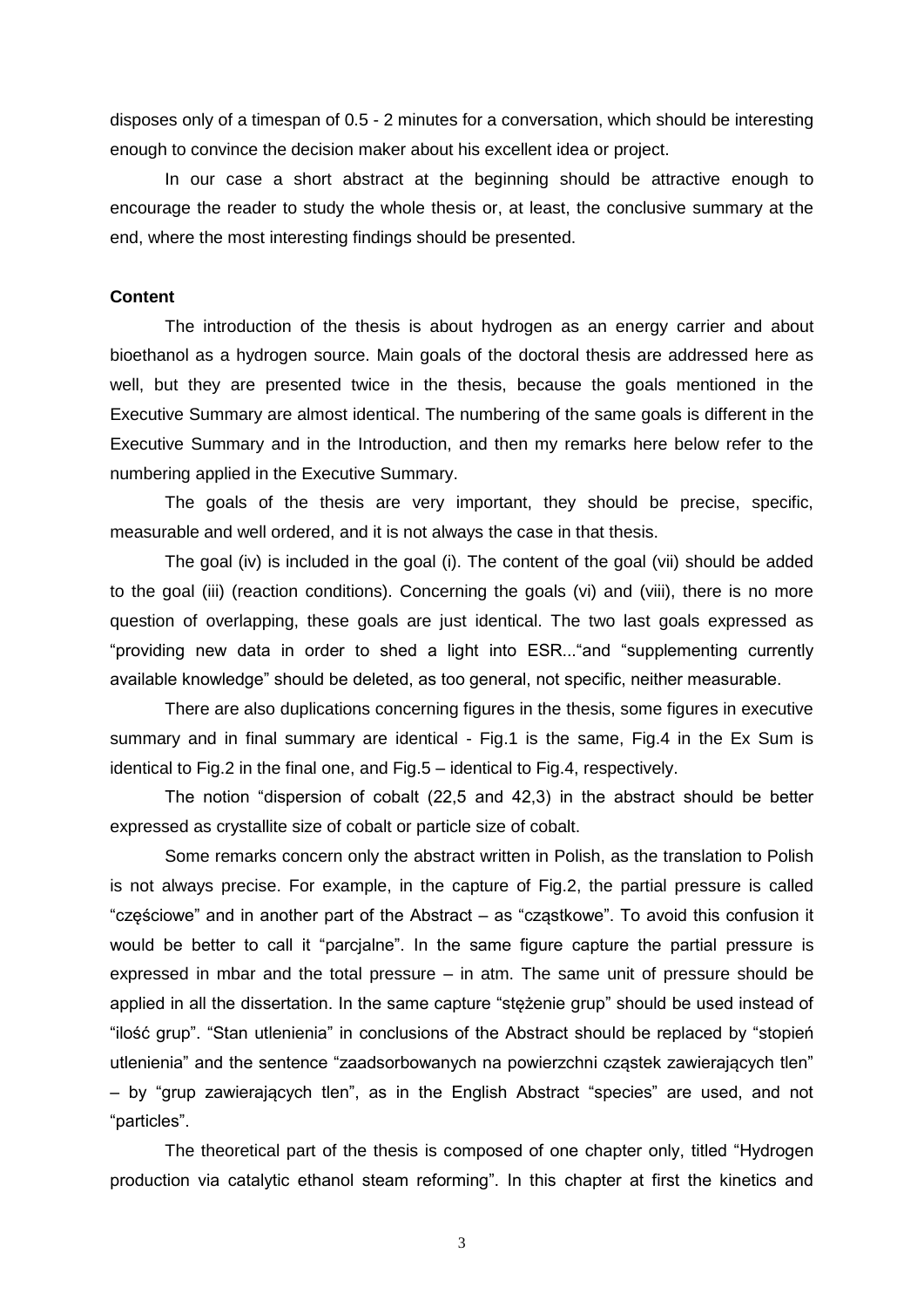thermodynamics of steam reforming of ethanol is presented. A subsequent subsection concerns literature relating to the state of art of catalysts based on noble metals (rhodium, ruthenium, platinum, iridium, palladium) deposited on various supports. The main role of the active metal in these catalysts is to facilitate C-C bond cleavage and rhodium is the most active to this regard. The final subsection in this part concerns the literature on transition metals (Co, Ni and Cu), as an alternative solution, much less expensive than noble metals. Cobalt is the most promising among them and its catalytic activity strongly depends on its dispersion (particle size and support morphology). Alkali metals promotion is reported to increase the catalytic resistance against coking.

The list of references in the literature part of the thesis contains 205 positions. The chapter is well written and the literature studies are thoroughly done, however some general conclusions are missing of this part. It would be useful to underline, what has been poorly investigated up to now and what is still missing, and then – what is worthy to be studied within this thesis.

The first chapter in the experimental part is devoted to the effect of the surface state on the catalytic properties of the  $Co/CeO<sub>2</sub>$  systems in the ethanol steam reforming. The information about surface state was acquired using *in situ* and *ex situ* XPS studies under the pressure of 0.2 to 20 mbar. The proposed reaction paths of ESR reaction over  $Co/CeO<sub>2</sub>$ catalysts in various pressure regimes are shown in this chapter. At the lowest pressure metallic cobalt and partially reduced  $CeO<sub>2</sub>$  was found, favourable for CO and H<sub>2</sub> production.

In the subsequent Chapter 3 the effect of reactants' ratio, of the cobalt and support particles size and of the promoter (potassium) on the surface state and selectivity of cobalt catalysts supported on ceria is discussed. Oxidation state of cobalt under reaction conditions depends on the reactants ratio and it increases with the water extent. However, this effect is damped by potassium presence, which influences as well the oxidation state of ceria. The presence of oxygen containing surface species is favourable not only for the catalyst activity but also for the prevention against coking.

Chapter 4 is devoted to the time-dependence of  $Co/CeO<sub>2</sub>$  surface states and in Chapters 5 and 6 the cobalt catalysts supported on zirconia are described. As was in the case of ceria-supported catalysts, particle size of cobalt and of the support, as well as the presence of oxygen-containing groups are important for ESR process. In the case of zirconia catalysts a promotion with potassium also inhibits coke formation.

Even if the thesis is organised in separate chapters-papers, some of them about ceria, other on zirconia, the differences and similarities between both supports are thoroughly discussed in the last part of the thesis – Summary and general conclusions.

4